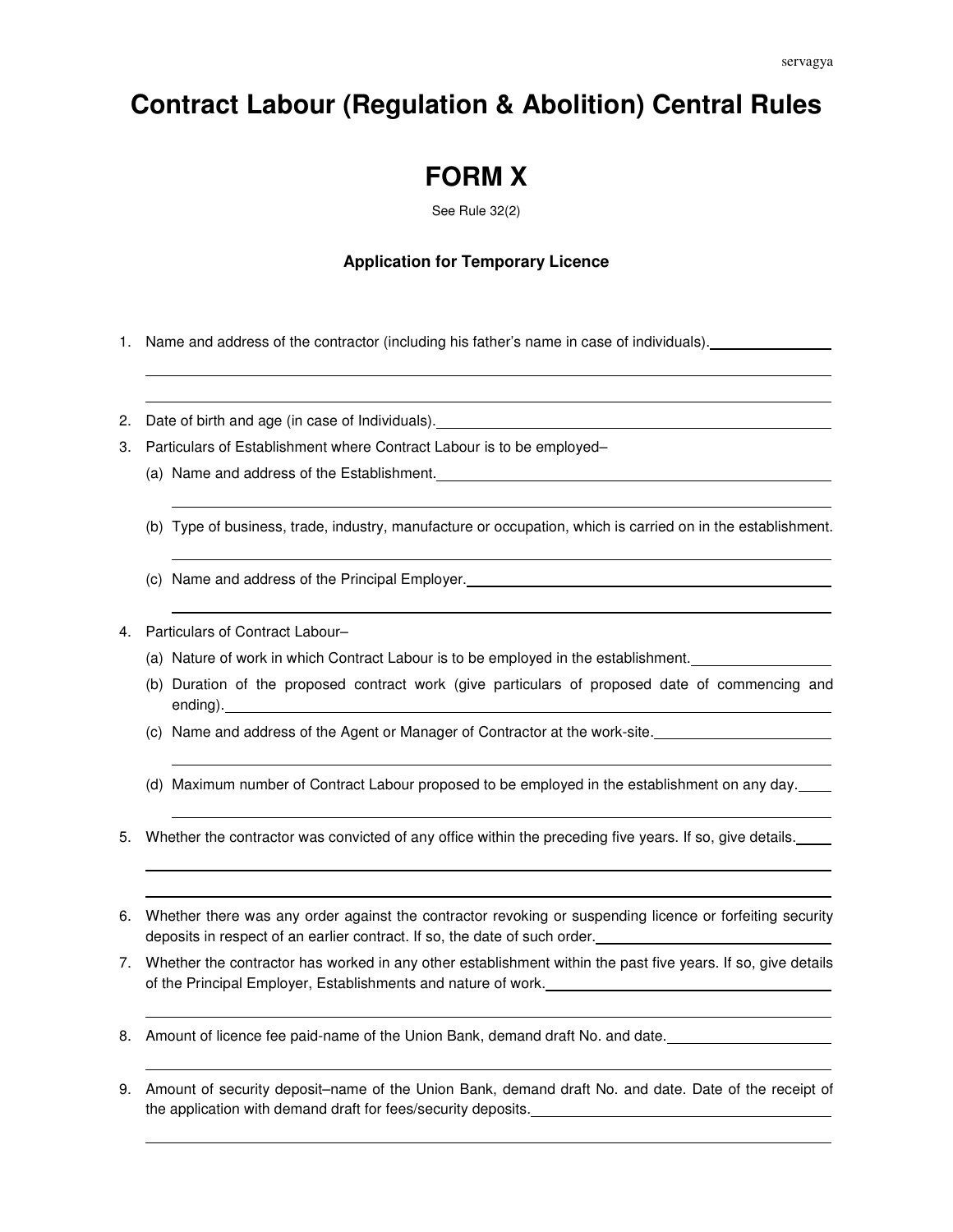Place Signature of the Applicant

Date (Contractor)